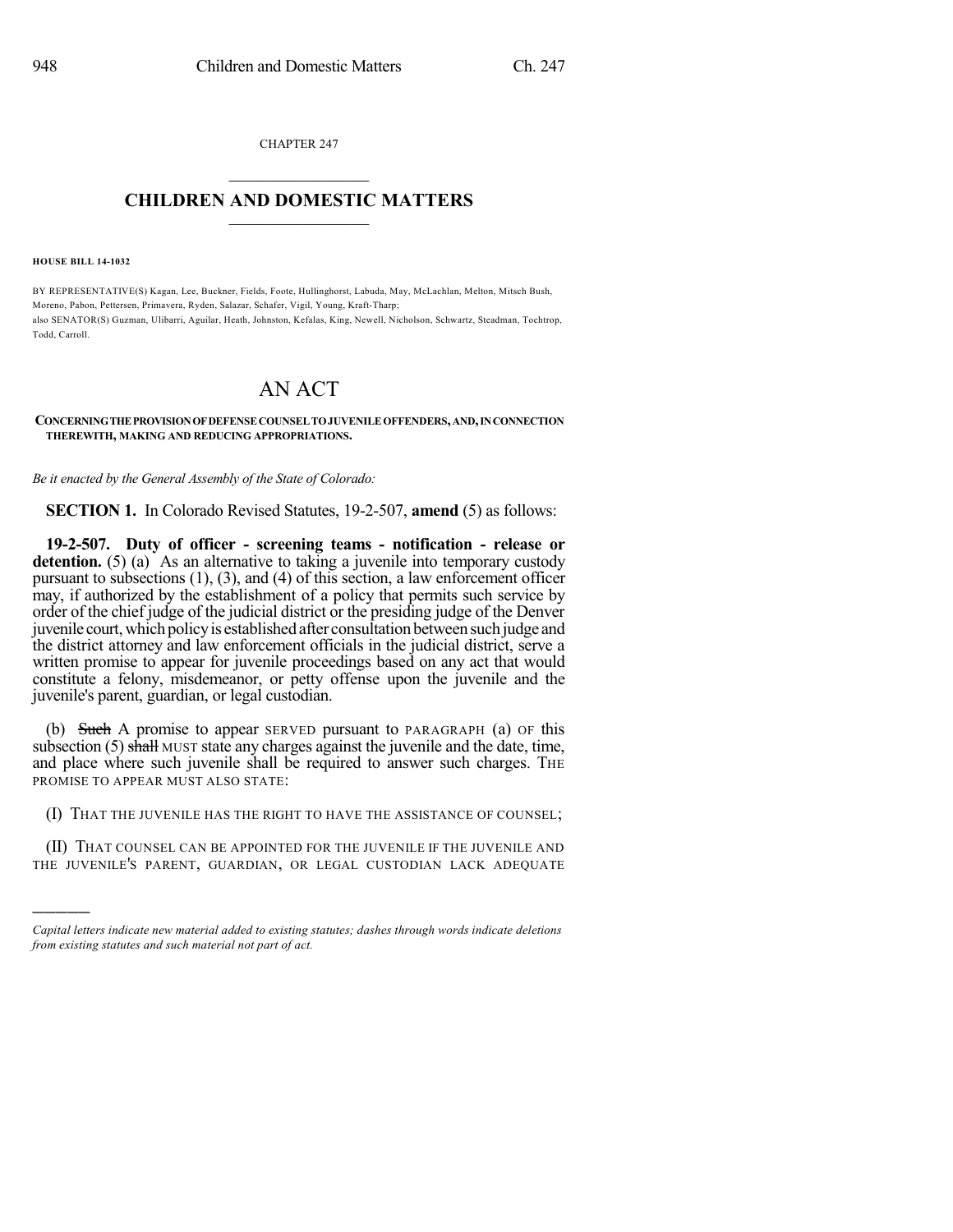#### Ch. 247 Children and Domestic Matters 949

RESOURCES TO RETAIN COUNSEL OR THE JUVENILE'S PARENT, GUARDIAN, OR LEGAL CUSTODIAN REFUSES TO RETAIN COUNSEL FOR THE JUVENILE;

(III) THAT, TO DETERMINE IF THE JUVENILE IS ELIGIBLE FOR COURT-APPOINTED COUNSEL, OR TO APPLY FOR COURT-APPOINTED COUNSEL, THE JUVENILE'S PARENT, GUARDIAN, OR LEGAL CUSTODIAN IS ADVISED TO CALL THE OFFICE OF THE STATE PUBLIC DEFENDER, VISIT THE STATE PUBLIC DEFENDER'S OFFICE, OR VISIT THE STATE PUBLIC DEFENDER'S INTERNET WEB SITE;

(IV) THAT, TO AVOID DELAY IN OBTAINING COUNSEL, THE JUVENILE'S PARENT, GUARDIAN, OR LEGAL CUSTODIAN IS ADVISED TO APPLY FOR COURT-APPOINTED COUNSEL AT LEAST FIVE DAYS BEFORE THE JUVENILE'S PROMISED DATE OF APPEARANCE; AND

(V) THE CONTACT INFORMATION FOR THE LOCAL OFFICE OF THE STATE PUBLIC DEFENDER, INCLUDING THE OFFICE'S TELEPHONE NUMBER AND ADDRESS, AND THE ADDRESS OF THE INTERNET WEB SITE OF THE OFFICE OF THE STATE PUBLIC DEFENDER.

(c) The promise to appearshall be signed by the juvenile. The promise to appear shall be served upon the juvenile's parent, guardian, or legal custodian by personal service or by certified mail, return receipt requested. The date established for the juvenile and the juvenile's parent, guardian, or legal custodian to appear shall not be earlier than seven days nor later than thirty days after the promise to appear is served upon both the juvenile and the juvenile's parent, guardian, or legal custodian.

**SECTION 2.** In Colorado Revised Statutes, 19-2-508, **amend** (2), (3)(a)(I), (3) (a) (II), and (3) (a) (III) introductory portion; and **add** (2.5) and (3) (a) (I.5) as follows:

**19-2-508. Detention and shelter - hearing - time limits - findings - review confinement with adult offenders - restrictions.** (2) When a juvenile is placed in a detention facility, in a temporary holding facility, or in a shelter facility designated by the court, the screening team shall promptly so notify the court, THE DISTRICT ATTORNEY, AND THE LOCAL OFFICE OF THE STATE PUBLIC DEFENDER. The screening team shall also notify a parent or legal guardian or, if a parent or legal guardian cannot be located within the county, the person with whom the juvenile has been residing and inform him or her of the right to a prompt hearing to determine whether the juvenile is to be detained further. The court shall hold such THE detention hearing within forty-eight hours, excluding Saturdays, Sundays, and legal holidays. FOR A JUVENILE BEING HELD IN DETENTION ON A WARRANT FOR VIOLATING A VALID COURT ORDER ON A STATUS OFFENSE, THE COURT SHALL HOLD THE DETENTION HEARING WITHIN TWENTY-FOUR HOURS, EXCLUDING SATURDAYS, SUNDAYS, AND LEGAL HOLIDAYS.

(2.5) AJUVENILE WHO IS DETAINED FOR COMMITTING A DELINQUENT ACT SHALL BE REPRESENTED AT THE DETENTION HEARING BY COUNSEL. IF THE JUVENILE HAS NOT RETAINED HIS OR HER OWN COUNSEL, THE COURT SHALL APPOINT THE OFFICE OF THE STATE PUBLIC DEFENDER OR, IN THE CASE OF A CONFLICT, THE OFFICE OF ALTERNATE DEFENSE COUNSEL TO REPRESENT THE JUVENILE. THIS APPOINTMENT SHALL CONTINUE IF THE COURT APPOINTS THE OFFICE OF THE STATE PUBLIC DEFENDER OR THE OFFICE OF ALTERNATE DEFENSE COUNSEL PURSUANT TO SECTION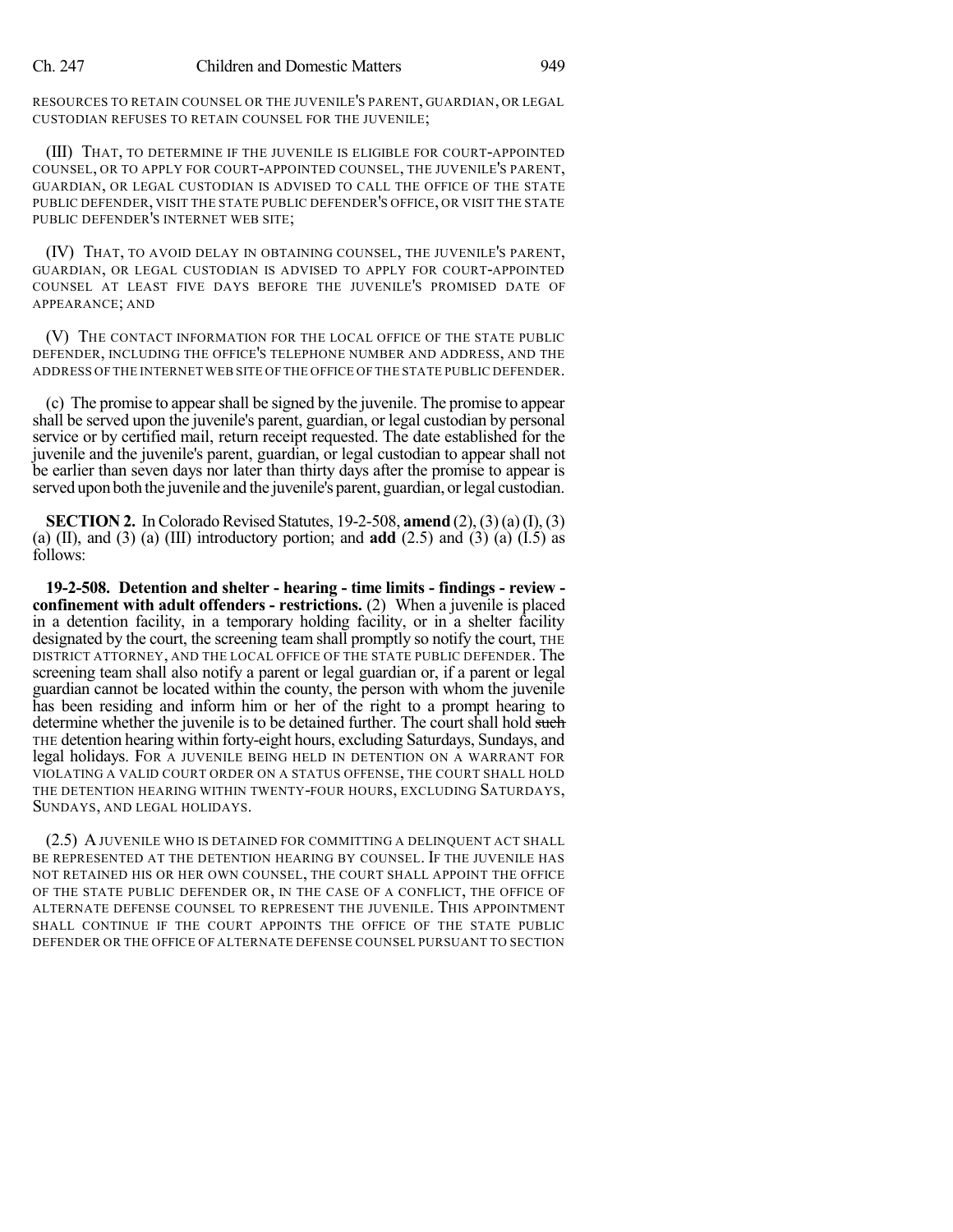19-2-706 (2) (a) UNLESS:

(a) THE JUVENILE RETAINS HIS OR HER OWN COUNSEL; OR

(b) THE JUVENILE MAKES A KNOWING,INTELLIGENT,AND VOLUNTARY WAIVER OF HIS OR HER RIGHT TO COUNSEL, AS DESCRIBED IN SECTION 19-2-706 (2) (c).

(3) (a) (I) A juvenile taken into custody pursuant to this article and placed in a detention or shelter facility or a temporary holding facility shall be IS entitled to a hearing within forty-eight hours, excluding Saturdays, Sundays, and legal holidays, of such placement to determine if he or she should be detained. THE TIME OF THE DETENTION HEARINGMUST ALLOW DEFENSE COUNSEL SUFFICIENT TIME TO CONSULT WITH THE JUVENILE BEFORE THE DETENTION HEARING. THIS CONSULTATION MAY BE PERFORMED BY SECURE ELECTRONIC MEANS IF THE CONDITIONS UNDER WHICH THE ELECTRONIC CONSULTATION IS HELD ALLOW THE CONSULTATION TO BE CONFIDENTIAL. The time in which the hearing shall MUST be held may be extended for a reasonable time by order of the court upon good cause shown.

(I.5) THE LAW ENFORCEMENT AGENCY THAT ARRESTED THE JUVENILE SHALL PROMPTLY PROVIDE TO THE COURT AND TO DEFENSE COUNSEL THE AFFIDAVIT SUPPORTING PROBABLE CAUSE FOR THE ARREST AND THE ARREST REPORT, IF THE ARREST REPORT IS AVAILABLE, AND THE SCREENING TEAM SHALL PROMPTLY PROVIDE TO THE COURT AND TO DEFENSE COUNSEL ANY SCREENING MATERIAL PREPARED PURSUANT TO THE JUVENILE'S ARREST. UPON COMPLETION OF THE DETENTION HEARING, THE DEFENSE SHALL RETURN ANY MATERIALS RECEIVED PURSUANT TO THIS SUBPARAGRAPH (I.5) UNLESS THE APPOINTMENT IS CONTINUED AT THE CONCLUSION OF THE HEARING.

(II) The primary purpose ONLY PURPOSES of a detention hearing shall be ARE to determine if a juvenile should be detained further and to define conditions under which he or she may be released, if his or her release is appropriate. A detention hearing shall not be considered COMBINED WITH a preliminary hearing or a first advisement. DUE TO THE LIMITED SCOPE OF A DETENTION HEARING, THE REPRESENTATION OF A JUVENILE BY APPOINTED COUNSEL AT A DETENTION HEARING DOES NOT, BY ITSELF, CREATE A BASIS FOR DISQUALIFICATION IN THE EVENT THAT SUCH COUNSEL IS SUBSEQUENTLY APPOINTED TO REPRESENT ANOTHER INDIVIDUAL WHOSE CASE IS RELATED TO THE JUVENILE'S CASE.

(III) With respect to this section, the court may further detain the juvenile ONLY if the court is satisfied FINDS from the information provided at the hearing that the juvenile is a danger to himself or herself or to the community. Any information having probative value shall be received regardless of its admissibility under the rules of evidence. In determining whether a juvenile requires detention, the court shall consider any record of any prior adjudications of the juvenile. There shall be a rebuttable presumption that a juvenile is a danger to himself or herself or to the community if:

**SECTION 3.** In Colorado Revised Statutes, 19-2-514, **amend** (1) as follows:

**19-2-514. Summons - issuance - contents - service.** (1) After a petition has been filed, the court shall promptly issue a summons reciting briefly the substance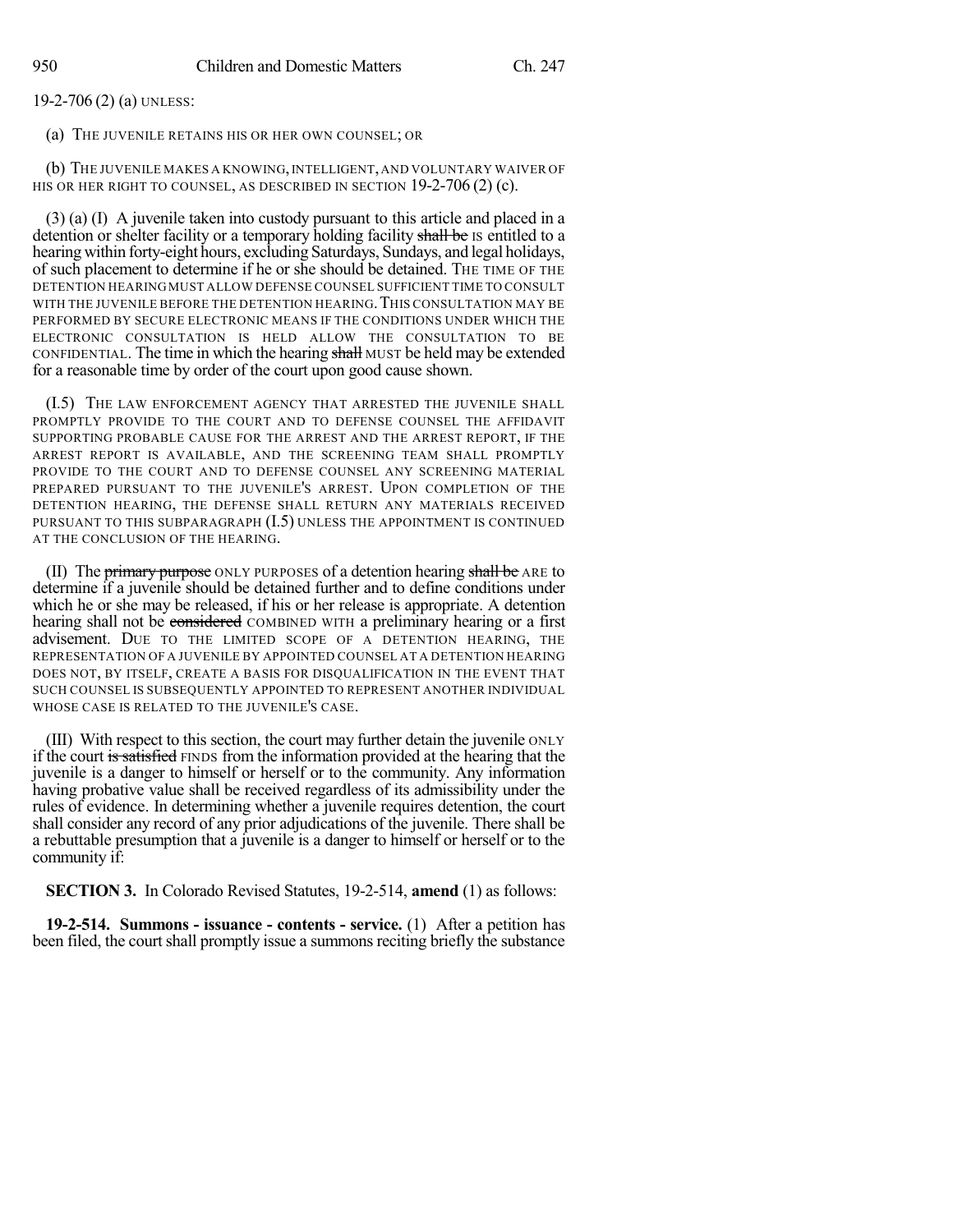of the petition. The summons shall set forth the constitutional and legal rights of the juvenile, including the right to have an attorney present at the hearing on the petition MUST ALSO STATE, IN A SEPARATE BOX, IN BOLD, AND IN CAPITALIZED LETTERS, THE FOLLOWING TEXT,INSERTING THE TELEPHONE NUMBER AND ADDRESS OF THE LOCAL OFFICE OF THE STATE PUBLIC DEFENDER AND THE INTERNET WEB SITE ADDRESS OF THE STATE PUBLIC DEFENDER, AS INDICATED:

1.YOUHAVETHERIGHTTOHAVEYOUROWNLAWYERHELPYOU AT YOUR HEARING.

## 2. YOU MAY BE ELIGIBLE FOR THIS LAWYER AT NO CHARGE.

3. TO FIND OUT IF YOU ARE ELIGIBLE, YOU OR YOUR PARENT, GUARDIAN, ORLEGALCUSTODIAN SHOULD CALLTHE OFFICE OF THE STATE PUBLIC DEFENDER AT \_\_\_\_\_\_\_\_\_\_, VISIT THE OFFICE OF THE STATE PUBLIC DEFENDER AT \_\_\_\_\_\_\_\_\_, OR VISIT THE STATE THE STATE PUBLIC DEFENDER AT PUBLIC DEFENDER'S WEB SITE AT

4. YOU ARE MORE LIKELY TO HAVE A FREE LAWYER PRESENT AT YOUR HEARING IF YOU OR YOUR PARENT, GUARDIAN, OR LEGAL CUSTODIAN CALLS OR VISITS THE OFFICE OF THE STATE PUBLIC DEFENDER AT LEAST FIVE DAYS BEFORE YOUR HEARING.

**SECTION 4.** In Colorado Revised Statutes, 19-2-706, **amend** (1) and (2) as follows:

**19-2-706. Advisement - right to counsel - waiver of right to counsel.** (1) (a) At the JUVENILE's first appearance before the court, after the filing of  $\alpha$ petition DETENTION HEARING OR AT THE FIRST APPEARANCE IF THE JUVENILE APPEARS ON A SUMMONS, THE COURT SHALL ADVISE the juvenile and his or her parents, guardian, or other legal custodian shall be advised by the court of their THE JUVENILE'S constitutional RIGHTS and legal rights as set forth in rule 3 of the Colorado rules of juvenile procedure, INCLUDING, BUT NOT LIMITED TO, THE RIGHT TO COUNSEL. Such THE advisement shall include the possibility of restorative justice practices, including victim-offender conferences if restorative justice practices are available in the jurisdiction. The advisement regarding restorative justice practices does not establish any right to restorative justice practices on behalf of the juvenile.

(b) IF THE RESPONDENT HAS MADE AN EARLY APPLICATION FOR APPOINTED COUNSEL FOR THE JUVENILE AND THE OFFICE OF THE STATE PUBLIC DEFENDER HAS MADE A PRELIMINARY DETERMINATION THAT THE JUVENILE IS ELIGIBLE FOR APPOINTED COUNSEL AS SET FORTH IN SECTION 21-1-103, C.R.S., OR IF THE COURT HAS APPOINTED COUNSEL FOR THE JUVENILE PURSUANT TO SECTION 19-2-508 (2.5), AN ATTORNEY FROM THE OFFICE OF THE STATE PUBLIC DEFENDER OR, IN THE CASE OF A CONFLICT, FROM THE OFFICE OF ALTERNATE DEFENSE COUNSEL, SHALL BE AVAILABLE TO REPRESENT THE JUVENILE AT THE JUVENILE'S FIRST APPEARANCE, AS DESCRIBED IN PARAGRAPH (a) OF THIS SUBSECTION (1).

(c) IF THE RESPONDENT HAS NOT MADE AN EARLY APPLICATION FOR APPOINTED COUNSEL FOR THE JUVENILE BUT THE JUVENILE REQUESTS APPOINTMENT OF COUNSEL AT THE FIRST APPEARANCE,THE COURT SHALL DETERMINE IF THE JUVENILE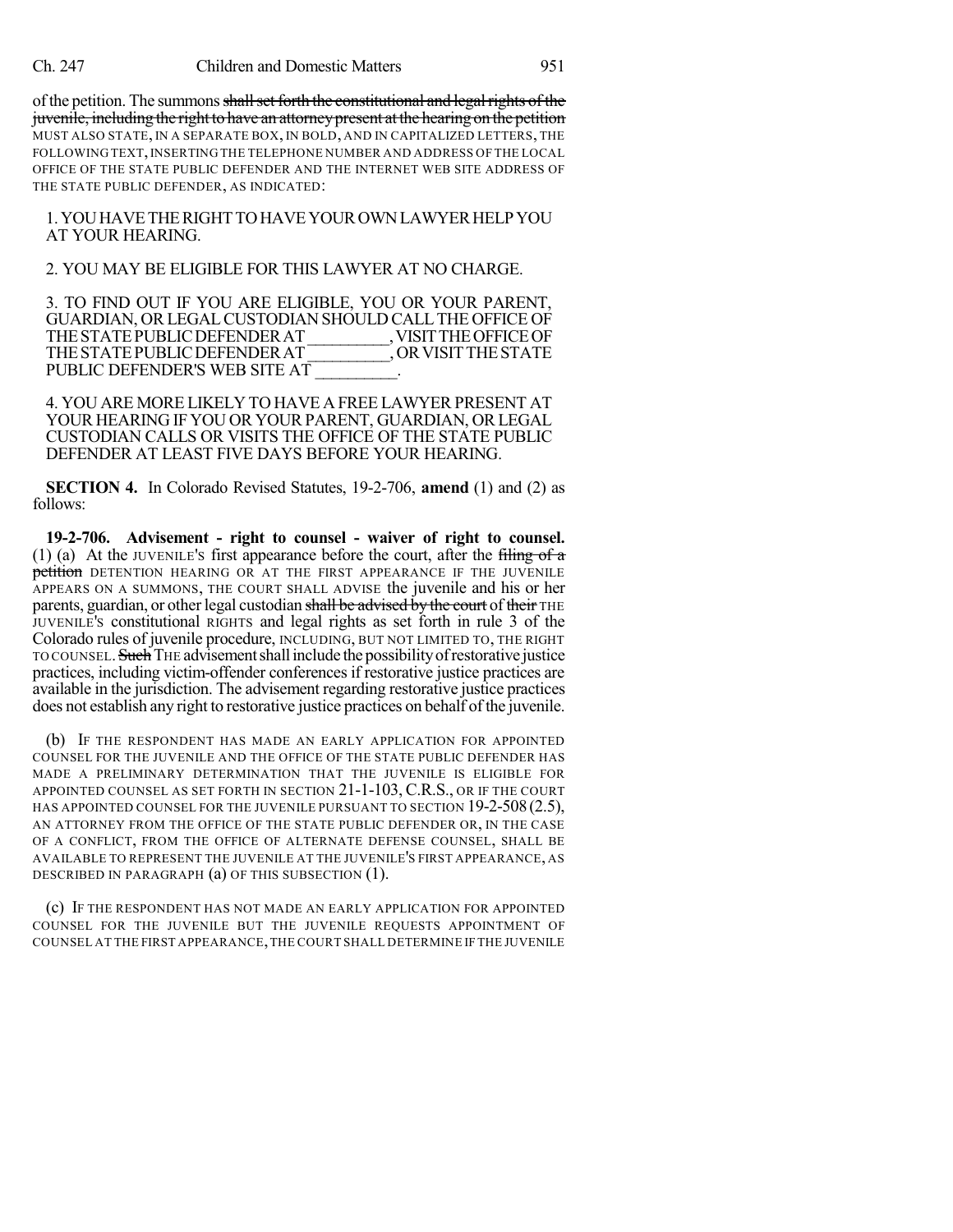IS ELIGIBLE FOR COUNSEL PURSUANT TO PARAGRAPH (a) OF SUBSECTION (2) OF THIS SECTION.

(d) AS USED IN THIS SUBSECTION (1),UNLESS THE CONTEXT OTHERWISE REQUIRES, "EARLY APPLICATION" MEANS THAT THE RESPONDENT HAS CONTACTED THE OFFICE OF THE STATE PUBLIC DEFENDER AND APPLIED FOR REPRESENTATION OF THE JUVENILE BY THE STATE PUBLIC DEFENDER NOT LESS THAN FIVE DAYS BEFORE THE JUVENILE'S SCHEDULED COURT DATE FOR THE FIRST APPEARANCE AND HAS PROVIDED SUFFICIENT INFORMATION TO THE OFFICE OF THE STATE PUBLIC DEFENDER TO ALLOW THAT OFFICE TO MAKE A PRELIMINARY DETERMINATION OF ELIGIBILITY FOR REPRESENTATION.

(e) FAILURE OF THE JUVENILE'S PARENT, GUARDIAN, OR LEGAL CUSTODIAN TO APPLY FOR COURT-APPOINTED COUNSEL MAY NOT BE CONSTRUED AS A WAIVER OF THE RIGHT TO COUNSEL OR ANY OTHER RIGHTS HELD BY THE JUVENILE.

(2)(a) If the juvenile  $\sigma$  and his or her parents, guardian, or other legal custodian requests counsel and the juvenile or his or her parents, guardian, or other legal custodian is ARE found to be without sufficient financial means, INDIGENT PURSUANT TO SECTION 21-1-103 (3), C.R.S., or the juvenile's parents, guardian, or other legal custodian refuses to retain counsel for said THE juvenile, OR THE COURT, ON ITS OWN MOTION, DETERMINES THAT COUNSEL IS NECESSARY TO PROTECT THE INTERESTS OF THE JUVENILE OR OTHER PARTIES,OR THE JUVENILE IS IN THE CUSTODY OF THE STATE DEPARTMENT OF HUMAN SERVICES OR A COUNTY DEPARTMENT OF SOCIAL SERVICES, the court shall appoint counsel THE OFFICE OF STATE PUBLIC DEFENDER OR, IN THE CASE OF A CONFLICT, THE OFFICE OF ALTERNATE DEFENSE COUNSEL forthe juvenile; EXCEPT THAT THE COURT SHALL NOT APPOINT THE OFFICE OF THE STATE PUBLIC DEFENDER OR THE OFFICE OF ALTERNATE DEFENSE COUNSEL IF:

(I) THE JUVENILE HAS RETAINED HIS OR HER OWN COUNSEL; OR

(II) THE JUVENILE HAS MADE A KNOWING, INTELLIGENT, AND VOLUNTARY WAIVER OF HIS OR HER RIGHT TO COUNSEL, AS DESCRIBED IN PARAGRAPH (c) OF THIS SUBSECTION (2).

(b) (I) If the court appoints counsel for the juvenile because of the refusal of the parents, guardian, or other legal custodian to retain counsel for the juvenile, the parents, guardian, or legal custodian, other than a county department of social services or the department of human services, shall be ordered to reimburse the court for the cost of the counsel unless the court finds there was good cause for such refusal. ADVISED BY THE COURT THAT IF THE JUVENILE'S PARENT, GUARDIAN, OR LEGAL CUSTODIAN IS DETERMINED NOT TO BE INDIGENT PURSUANT TO SECTION 21-1-103 (3), C.R.S., THEN THE COURT WILL ORDER THE JUVENILE'S PARENT, GUARDIAN, OR LEGAL CUSTODIAN, OTHER THAN A COUNTY DEPARTMENT OF HUMAN SERVICES OR THE STATE DEPARTMENT OF HUMAN SERVICES, TO REIMBURSE THE COURT FOR THE COST OF THE REPRESENTATION UNLESS THE COURT, FOR GOOD CAUSE, WAIVES THE REIMBURSEMENT REQUIREMENT. THE AMOUNT OF THE REIMBURSEMENT WILL BE A PREDETERMINED AMOUNT THAT:

(A) SHALL BE SET BY THE SUPREME COURT, IN CONSULTATION WITH THE OFFICE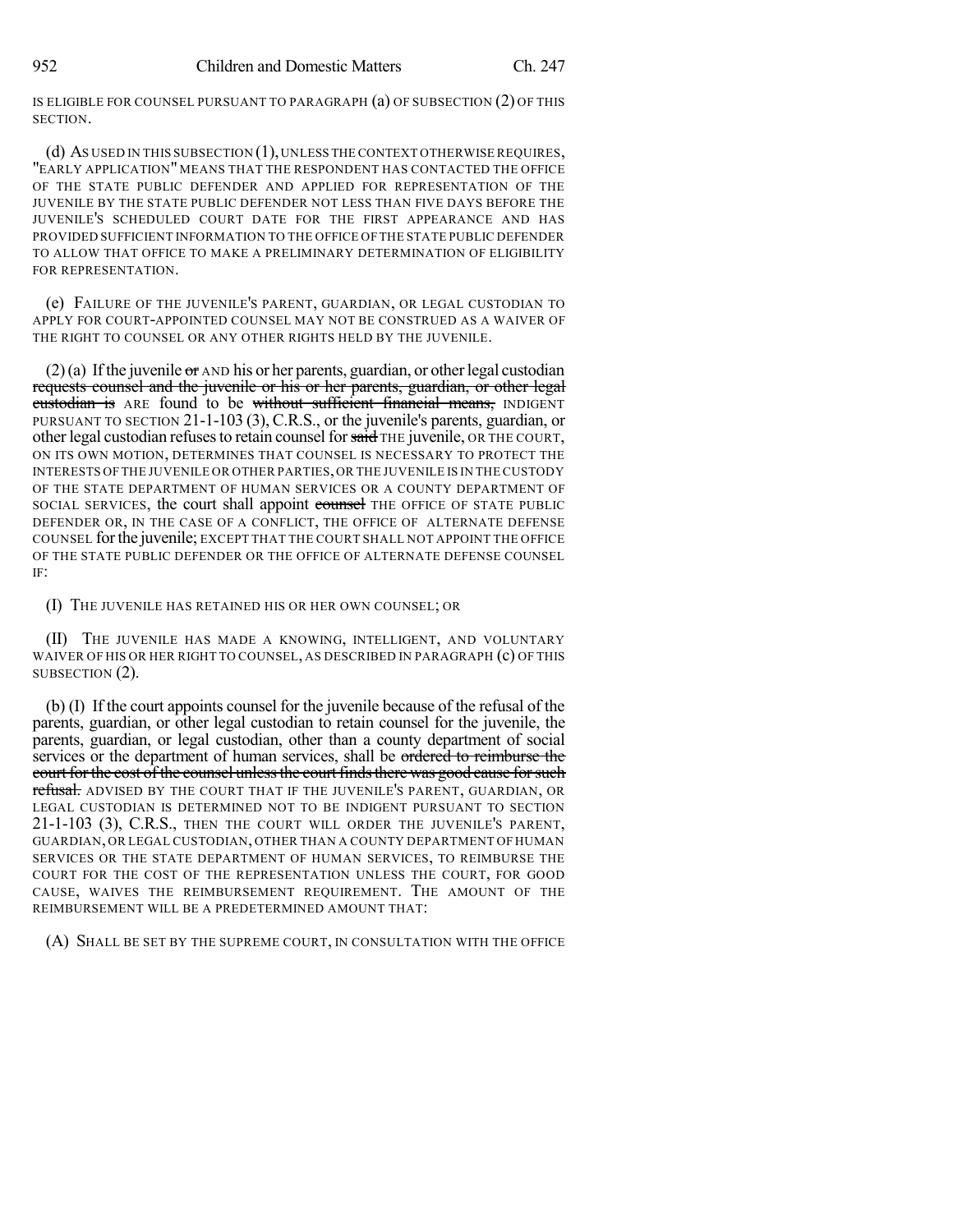OF THE STATE PUBLIC DEFENDER AND THE OFFICE OF ALTERNATE DEFENSE COUNSEL;

(B) SHALL BE INCLUDED IN THE CHIEF JUSTICE DIRECTIVE CONCERNING THE APPOINTMENT OF STATE-FUNDED COUNSEL IN CRIMINAL AND JUVENILE DELINQUENCY CASES; AND

(C) MAY BE BASED PARTLY OR ENTIRELY UPON THE STAGE A PROCEEDING HAS REACHED WHEN COUNSEL IS APPOINTED, THE STAGE A PROCEEDING HAS REACHED WHEN REPRESENTATION IS TERMINATED, OR BOTH.

(II) NOTWITHSTANDING ANY PROVISION OF SUBPARAGRAPH (I) OF THIS PARAGRAPH (b) TO THE CONTRARY, IF THE COURT FINDS THAT THERE EXISTS A CONFLICT OF INTEREST BETWEEN THE JUVENILE AND THE JUVENILE'S PARENT, GUARDIAN, OR LEGAL CUSTODIAN SUCH THAT THE INCOME AND ASSETS OF THE PARENT, GUARDIAN, OR LEGAL CUSTODIAN ARE UNAVAILABLE TO THE JUVENILE, THEN THE COURT SHALL CONSIDER ONLY THE JUVENILE'S OWN INCOME AND ASSETS FOR THE PURPOSE OF DETERMINING WHETHER TO ISSUE AN ORDER FOR REIMBURSEMENT PURSUANT TO THIS PARAGRAPH (b).

(c) The court may appoint counsel without such request if it deems representation by counsel necessary to protect the interest of the juvenile or of other parties. ACCEPT A WAIVER OF COUNSEL BY A JUVENILE ONLY AFTER FINDINGON THE RECORD, BASED ON A DIALOGUE CONDUCTED WITH THE JUVENILE, THAT:

(I) THE JUVENILE IS OF A SUFFICIENT MATURITY LEVEL TO MAKE A VOLUNTARY, KNOWING, AND INTELLIGENT WAIVER OF THE RIGHT TO COUNSEL;

(II) THE JUVENILE UNDERSTANDS THE SENTENCING OPTIONS THAT ARE AVAILABLE TO THE COURT IN THE EVENT OF AN ADJUDICATION OR CONVICTION OF THE OFFENSE WITH WHICH THE JUVENILE IS CHARGED;

(III) THE JUVENILE HAS NOT BEEN COERCED BY ANY OTHER PARTY, INCLUDING BUT NOT LIMITED TO THE JUVENILE'S PARENT, GUARDIAN, OR LEGAL CUSTODIAN, INTO MAKING THE WAIVER;

(IV) THE JUVENILE UNDERSTANDS THAT THE COURT WILL PROVIDE COUNSEL FOR THE JUVENILE IF THE JUVENILE'S PARENT, GUARDIAN, OR LEGAL CUSTODIAN IS UNABLE OR UNWILLING TO OBTAIN COUNSEL FOR THE JUVENILE; AND

(V) THE JUVENILE UNDERSTANDS THE POSSIBLE CONSEQUENCES THAT MAY RESULT FROM AN ADJUDICATION OR CONVICTION OF THE OFFENSE WITH WHICH THE JUVENILE IS CHARGED, WHICH CONSEQUENCES MAY OCCUR IN ADDITION TO THE ACTUAL ADJUDICATION OR CONVICTION ITSELF.

(d) The appointment of counsel pursuant to this subsection (2) shall continue until: such time as

(I) The court's jurisdiction is terminated; or until such time as

(II) THE JUVENILE OR THE JUVENILE'S PARENT, GUARDIAN, OR LEGAL CUSTODIAN RETAINS COUNSEL FOR THE JUVENILE;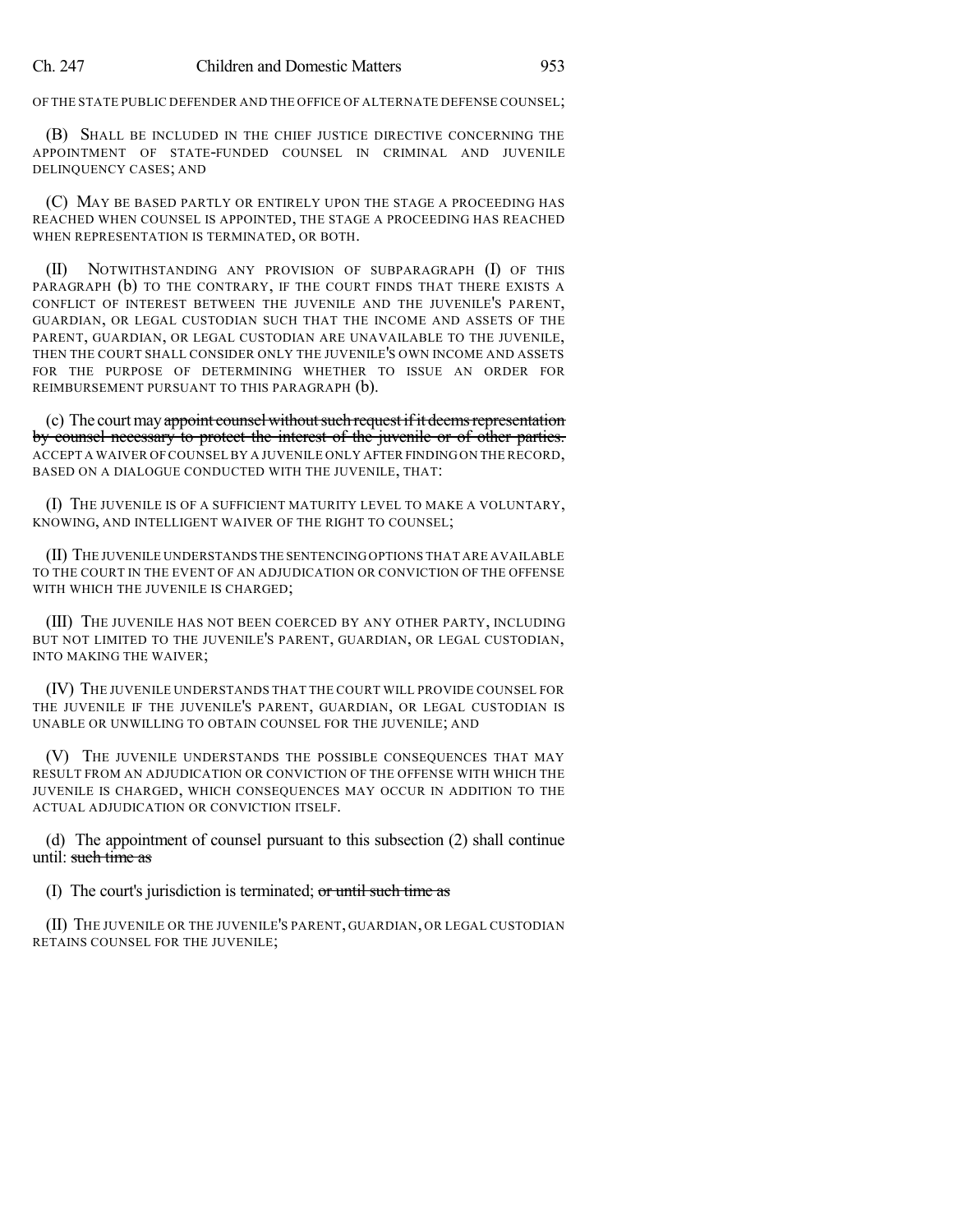(III) The court finds that the juvenile or his or her parents, guardian, or other legal custodian has sufficient financial means to retain counsel or that the juvenile's parents, guardian, or other legal custodian no longer refuses to retain counsel for the juvenile; OR

(IV) THE COURT FINDS THE JUVENILE HAS MADE A KNOWING, INTELLIGENT, AND VOLUNTARY WAIVER OF HIS OR HER RIGHT TO COUNSEL, AS DESCRIBED IN PARAGRAPH (c) OF THIS SUBSECTION (2).

**SECTION 5.** In Colorado Revised Statutes, 19-1-111, **add** (2.5) as follows:

**19-1-111. Appointment of guardian ad litem.**(2.5) ACOURT SHALL NOT DEEM A GUARDIAN AD LITEM WHO IS APPOINTED BY THE COURT FOR A JUVENILE IN A DELINQUENCY PROCEEDING PURSUANT TO SUBSECTION (2) OF THIS SECTION TO BE A SUBSTITUTE FOR DEFENSE COUNSEL FOR THE JUVENILE.

**SECTION 6.** In Colorado Revised Statutes, 21-1-103, **add** (5) as follows:

**21-1-103. Representation of indigent persons.** (5) NOTHING IN THIS SECTION MAY BE CONSTRUED TO PREVENT THE PUBLIC DEFENDER, BEFORE DETERMINING INDIGENCY, FROM PROVIDING REPRESENTATION TO JUVENILES IN DETENTION HEARINGS.

**SECTION 7.** In Colorado Revised Statutes, 19-2-103, **add** (12.5) and (12.7) as follows:

## **19-2-103. Definitions.** For purposes of this article:

(12.5) "OFFICE OF ALTERNATE DEFENSE COUNSEL" MEANS THE OFFICE OF ALTERNATE DEFENSE COUNSEL CREATED AND EXISTING PURSUANT TO SECTION 21-2-101, C.R.S.

(12.7) "OFFICE OF THE STATE PUBLIC DEFENDER" MEANS THE OFFICE OF STATE PUBLIC DEFENDER CREATED AND EXISTING PURSUANT TO SECTION 21-1-101, C.R.S.

**SECTION 8.** In Colorado Revised Statutes, 19-2-1004, **repeal**(4)(b) as follows:

**19-2-1004. Parole violation and revocation.** (4) If, rather than issuing a summons, a parole officer makes an arrest of a parolee with or without a warrant or takes custody of a parolee who has been arrested by another, the parole officer shall place the parolee in the nearest local juvenile detention facility or shelter care facility approved by the department of human services, if under eighteen years of age, or in the nearest county jail, if eighteen years of age or older. Within forty-eight hours, not including Saturdays, Sundays, and legal holidays, the parole officershall take one of the following actions:

(b) Request a court to conduct a juvenile parole preliminary hearing as a part of a detention hearing conducted as described in section 19-2-508, in which hearing the court shall make a finding as to whether there is probable cause to believe that the parolee has violated a condition of parole; or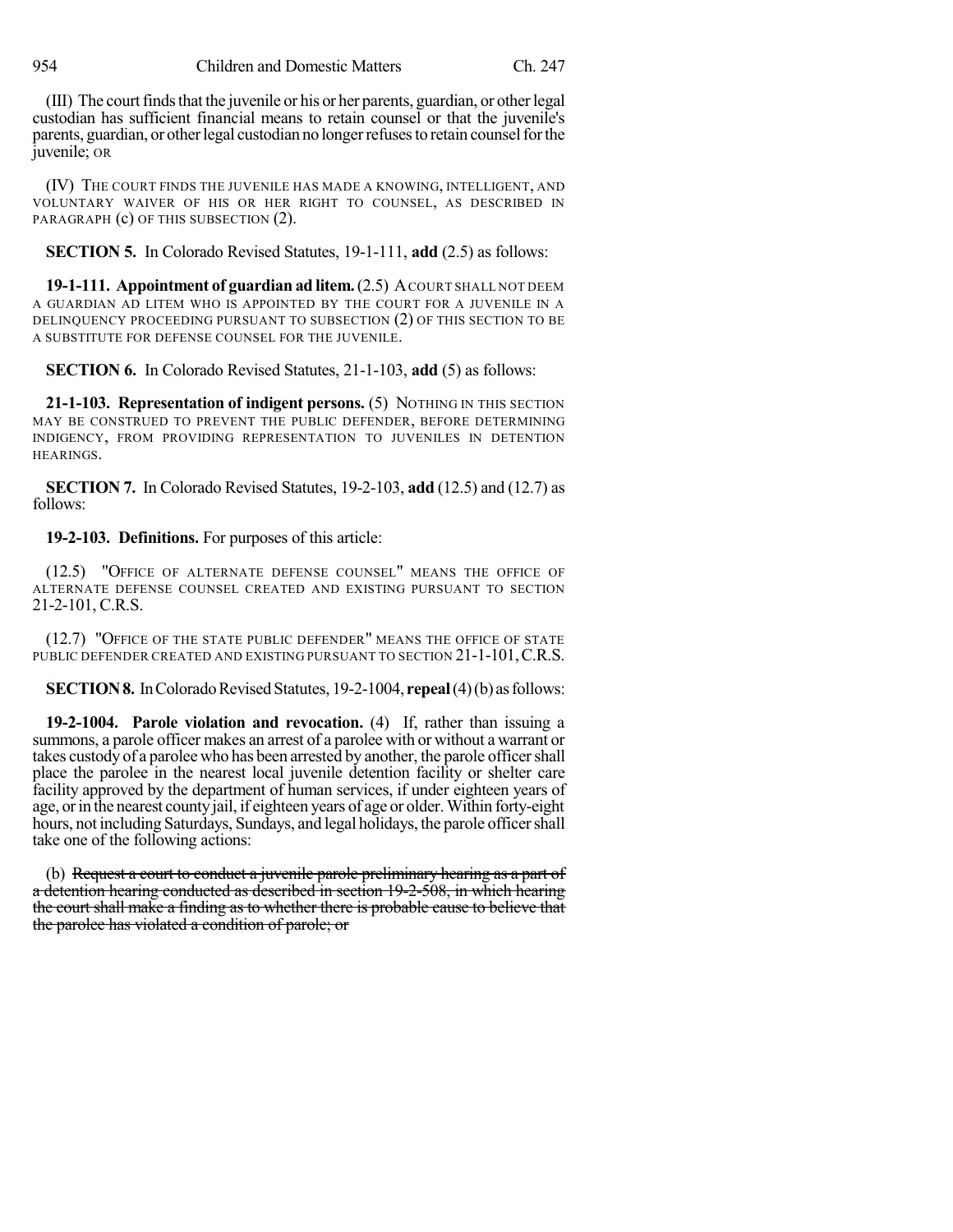**SECTION 9.** In Colorado Revised Statutes, 21-1-104, **add** (4) as follows:

**21-1-104. Duties of public defender.** (4) PURSUANT TO SECTION 2-7-203, C.R.S., THE STATE PUBLIC DEFENDER SHALL REPORT ANNUALLY TO THE JUDICIARY COMMITTEES OF THE HOUSE OF REPRESENTATIVES AND SENATE, OR TO ANY SUCCESSOR COMMITTEES, INFORMATION CONCERNING:

(a) THE NUMBER OF JUVENILE DELINQUENCY CASES FOR WHICH COUNSEL FROM THE OFFICE IS APPOINTED;

(b) THE NUMBER OF JUVENILE CASES THAT INVOLVE A CONFLICT OF INTEREST;

(c) THE PROCESS OF SELECTING, TRAINING, AND SUPPORTING ATTORNEYS WHO REPRESENT CHILDREN IN JUVENILE DELINQUENCY COURT;

(d) THE AVERAGE LENGTH OF TIME ATTORNEYS ARE ASSIGNED TO JUVENILE COURT; AND

(e) THE OUTCOME OF EFFORTS TO REDUCE JUVENILE COURT ROTATIONS AND INCREASE OPPORTUNITIES FOR PROMOTIONAL ADVANCEMENT IN SALARIES FOR ATTORNEYS IN JUVENILE COURT.

**SECTION 10.** In Colorado Revised Statutes, 21-2-104, **add** (3) as follows:

**21-2-104. Duties of alternate defense counsel and contract attorneys.** (3) PURSUANT TO SECTION 2-7-203, C.R.S., THE OFFICE OF ALTERNATE DEFENSE COUNSEL SHALL REPORT ANNUALLY TO THE JUDICIARY COMMITTEES OF THE HOUSE OF REPRESENTATIVES AND SENATE, OR TO ANY SUCCESSOR COMMITTEES, INFORMATION CONCERNING:

(a) THE NUMBER OF JUVENILE DELINQUENCY CASES FOR WHICH COUNSEL FROM THE OFFICE IS APPOINTED;

(b) THE NUMBER OF JUVENILE CASES THAT INVOLVE A CONFLICT OF INTEREST;

(c) THE PROCESS OF SELECTING, TRAINING, AND SUPPORTING ATTORNEYS WHO REPRESENT CHILDREN IN JUVENILE DELINQUENCY COURT;

(d) THE AVERAGE LENGTH OF TIME ATTORNEYS ARE ASSIGNED TO JUVENILE COURT; AND

(e) THE OUTCOME OF EFFORTS TO REDUCE JUVENILE COURT ROTATIONS AND INCREASE OPPORTUNITIES FOR PROMOTIONAL ADVANCEMENT IN SALARIES FOR ATTORNEYS IN JUVENILE COURT.

**SECTION 11.** In Colorado Revised Statutes, **add** 13-1-137 as follows:

**13-1-137. Reporting of data concerning juvenile proceedings.** (1) THE JUDICIALBRANCH SHALL REPORT ANNUALLY TO THE JUDICIARY COMMITTEES OF THE HOUSE OF REPRESENTATIVES AND SENATE, OR TO ANY SUCCESSOR COMMITTEES, INFORMATION CONCERNING: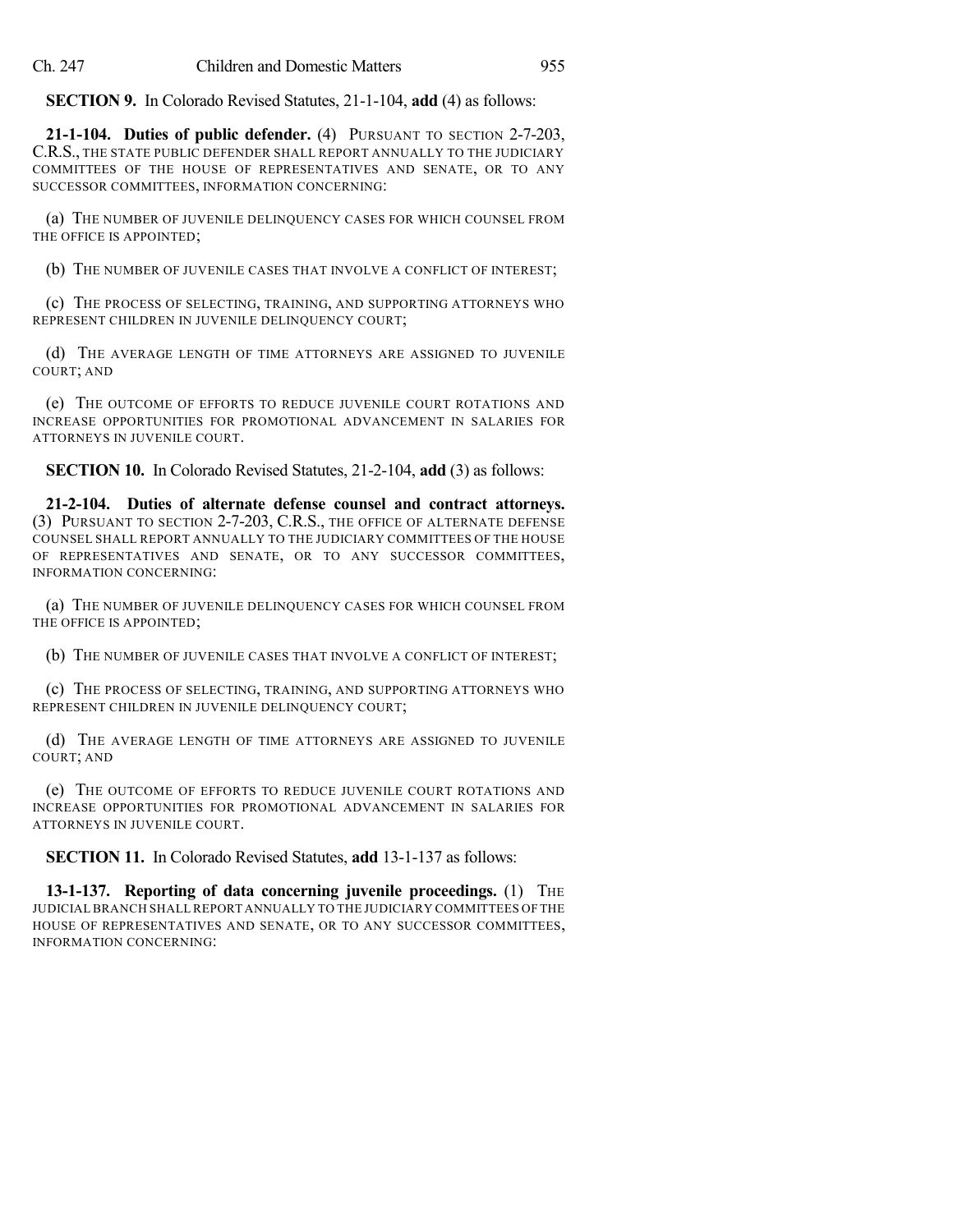(a) THE NUMBER OF JUVENILE DELINQUENCY CASES;

(b) THE NUMBER OF JUVENILE DELINQUENCY CASES THAT INVOLVED AN APPOINTMENT OF COUNSEL;

(c) THE NUMBER OF JUVENILE CASES THAT INVOLVED A WAIVER OF COUNSEL;

(d) THE STATUS OF RECOMMENDED REVIEWS TO JUVENILE COURT RULES, FORMS, AND CHIEF JUSTICE DIRECTIVES REGARDING THE REPRESENTATION OF CHILDREN IN JUVENILE DELINQUENCY COURTS; AND

(e) THE NUMBER OF JUVENILE DELINQUENCY CASES THAT INVOLVED A DETENTION HEARING, THE NUMBER OF JUVENILES WHO WERE RELEASED AFTER THE DETENTION HEARING, AND THE NUMBER OF JUVENILES WHO REMAINED IN DETENTION AFTER THE DETENTION HEARING.

**SECTION 12. Appropriation - adjustments to 2014 long bill.** (1) For the implementation of this act, the general fund appropriation made in the annual general appropriation act to the controlled maintenance trust fund created in section 24-75-302.5 (2) (a), Colorado Revised Statutes, for the fiscal year beginning July 1, 2014, is decreased by \$698,452.

(2) For the implementation of this act, appropriations made in the annual general appropriation act to the judicial department for the fiscal year beginning July 1, 2014, are adjusted as follows:

(a) The general fund appropriation to the trial courts for court costs, jury costs, and court-appointed counsel is decreased by \$114,539; and

(b) The cash funds appropriation from various fees and cost recoveries to the trial courts for court costs, jury costs, and court-appointed counsel is decreased by \$53,350.

(3) In addition to anyother appropriation, there is herebyappropriated, out of any moneys in the general fund, not otherwise appropriated, to the judicial department, for the fiscal year beginning July 1, 2014, the sumof \$737,875 and 11.1 FTE, orso much thereof as may be necessary, to be allocated to the office of the state public defender for the implementation of this act as follows:

(a) \$609,429 and 11.1 FTE for personal services;

(b) \$32,009 for operating and travel expenses;

(c) \$94,157 for capital outlay; and

(d) \$2,280 for attorney registration fees.

(4) In addition to anyother appropriation, there is herebyappropriated, out of any moneys in the general fund, not otherwise appropriated, to the judicial department, for the fiscal year beginning July 1, 2014, the sum of \$75,116 and 0.6 FTE, or so much thereof as may be necessary, to be allocated to the office of the alternate